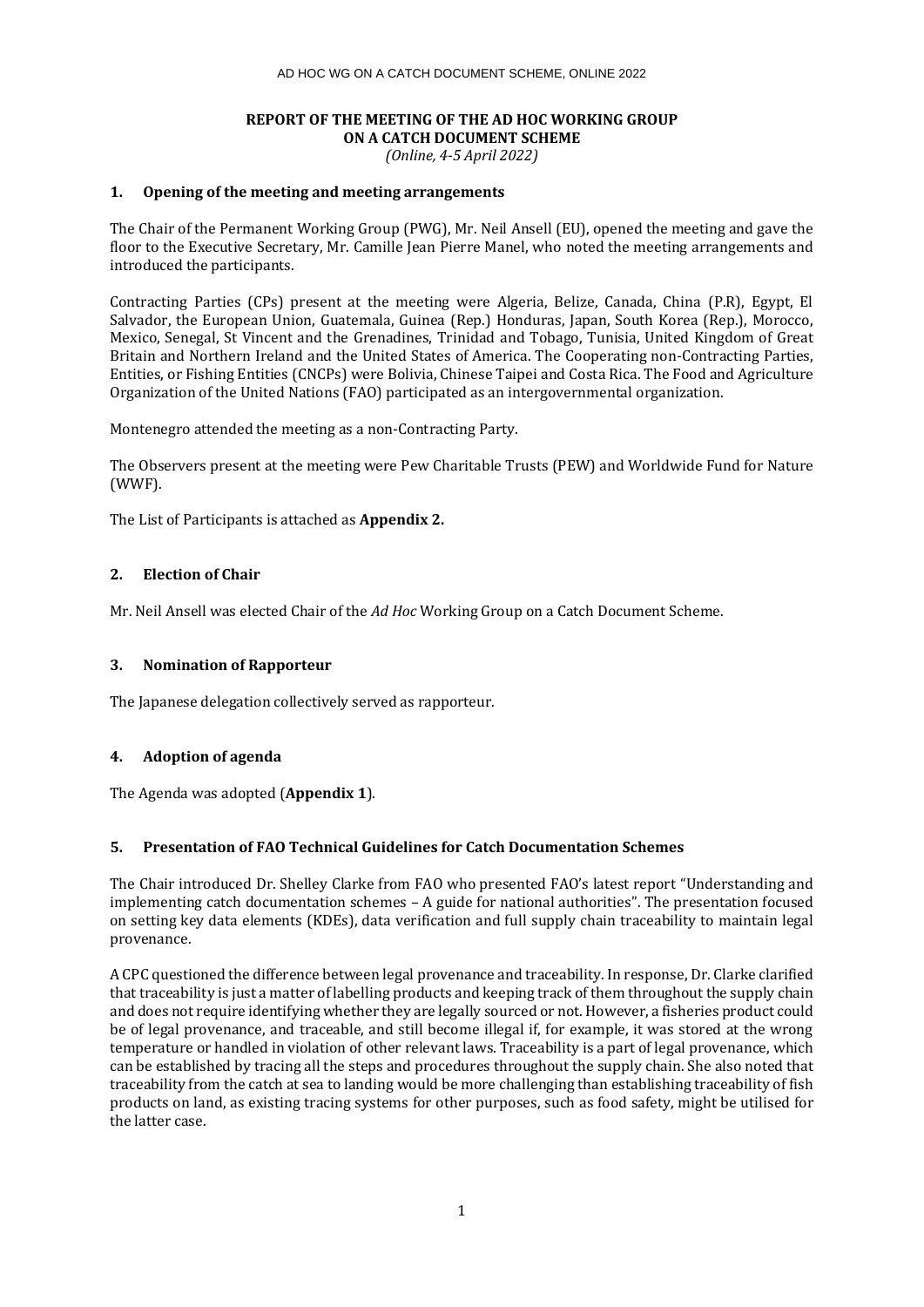A CPC asked how to create a system to verify the validity of catch documents and how to standardise such systems among CPCs. The presenter from the FAO responded that every country does not need to develop the same system as long as such a system can ensure legal provenance.

# **6. Presentation by an Observer on aligning Regional Fisheries Monitoring Organisation (RFMO) catch documentation schemes to combat IUU fishing**

WWF made a presentation highlighting the strengths and weaknesses of current RFMO catch documentation schemes (CDSs). The presenter suggested aligning each RFMO's CDS with others and harmonising them in the future, in particular by including recommended key data elements (KDEs).

# **7. Overview of existing SDP / CDS schemes**

The Working Group reviewed the history of the statistical document programs (SDPs) and/or catch document programmes that have been implemented in tuna RFMOs as well as domestic import regulations implemented by several CPCs.

# *a) ICCAT and Other RFMOs*

ICCAT introduced the SDP for bluefin tuna in 1993, which was then converted to the CDS in 2008. The electronic CDS for bluefin tuna was introduced in 2011. The SDPs for bigeye tuna and swordfish were introduced in 2002. The SDP for bigeye tuna covers only frozen products.

The Commission for the Conservation of Southern Bluefin Tuna (CCSBT) introduced its SDP for southern bluefin tuna in 2000 and then converted it to the CDS in 2010. The Indian Ocean Tuna Commission (IOTC) and Inter-American Tropical Tuna Commission (IATTC) introduced the SDP for bigeye tuna in 2002 and 2003, respectively. Like ICCAT's SDP for bigeye tuna, the SDPs for bigeye tuna by the IOTC and IATTC cover only frozen products.

A CPC emphasised that other RFMOs, including the Western Central Pacific Fisheries Commission (WCPFC) and IOTC, have been discussing introduction of a CDS, and the IOTC established a Working Group on CDS which is similar in its mandate to this ICCAT Working Group.

# *b) CPCs*

The United States introduced its Seafood Import Monitoring Program (SIMP), clarifying that SIMP is not a domestic CDS, but rather an import data requirement program, wherein importers are required to maintain chain of custody documentation and report certain information regarding these species to the U.S. Government via an electronic interface - the International Trade Database System. The U.S. Government does not specify a format for the chain of custody documentation maintained by importers nor does it require exporters to validate chain of custody documentation.

The EU explained its Catch Certification Scheme under its IUU Regulation that entered into force in 2010. Their own scheme requests more information than the ICCAT SDP (e.g., vessel master, transhipment, transportation) and covers not only frozen products but also fresh and processed products.

Japan introduced its import regulations that would come into effect in December 2022. It stated that the species subject to the regulations do not include tuna species at this stage but will be reviewed every two years.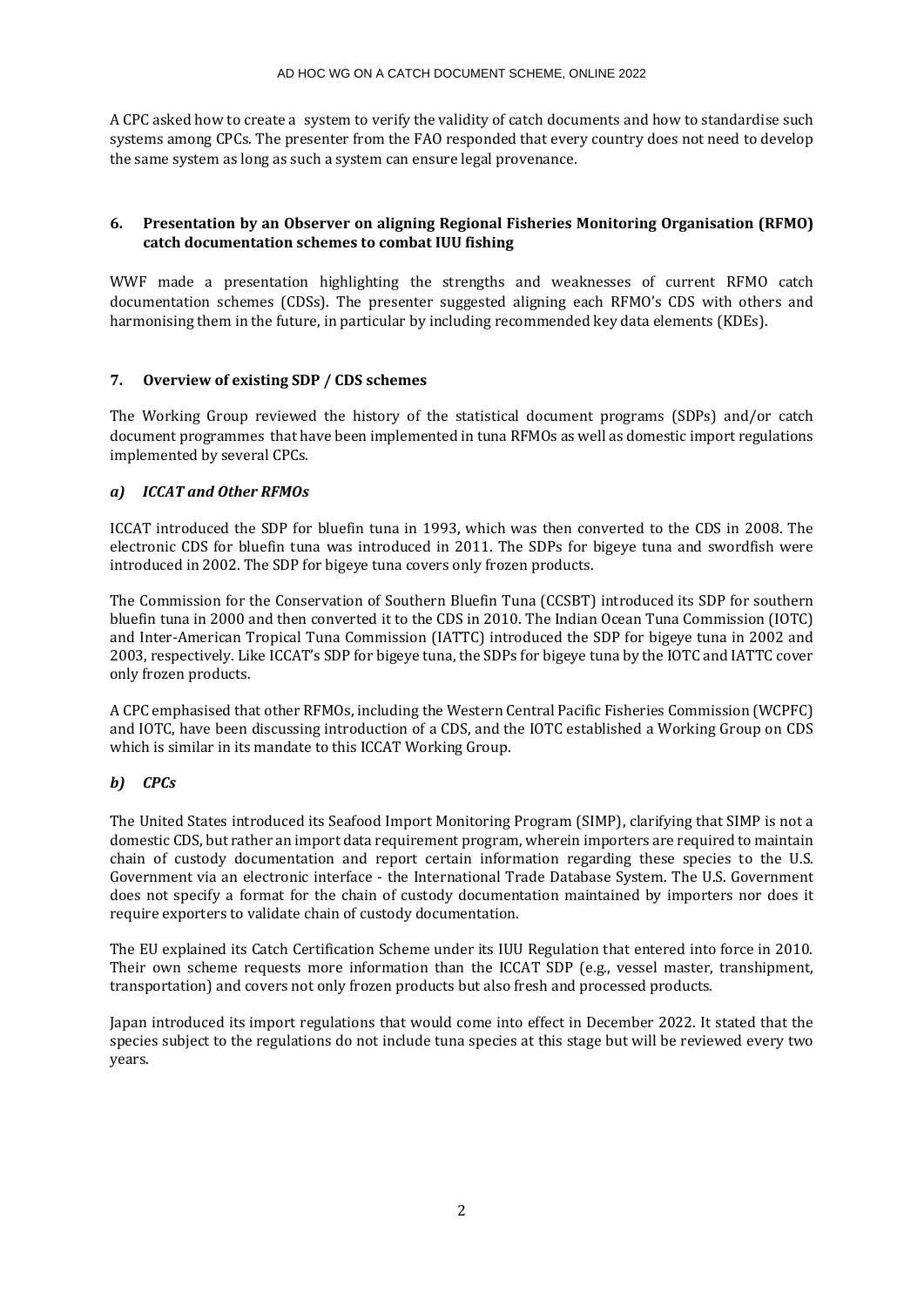## **8. Discussion points**

The Working Group agreed to discuss each discussion point referring to a working paper prepared by Japan.

## *a) Objectives of CDS*

Japan suggested that combating IUU fishing and improvement of data quality should be two pillars of the objectives of any potential future CDS pursued by ICCAT.

Some CPCs stated that before the objectives of a new CDS should be established, this Working Group should evaluate whether any new CDS is required or appropriate in addressing specific issues concerning ICCAT fisheries. To this end, these CPCs suggested conducting a gap analysis to evaluate the advantages of expanding the CDS for other ICCAT species, considering factors provided in Recommendation 12-09. Japan, while sharing the value of such a gap analysis, expressed its concern that returning to the Recommendation adopted ten years ago would send a message that ICCAT has not made any progress for a decade. Japan believed that ICCAT should accelerate the discussion on CDS bearing in mind the increasing market demand for the products whose legalities are duly certified. Japan also drew the concerned CPCs attention to the result of the risk analysis contained in the document "A proposed way forward for discussion on catch [document schemes](https://www.iccat.int/com2021/ENG/PWG_410_APP1_ENG.pdf)" submitted to the 2021 Commission meeting by Japan.

Some CPCs asked whether eBCD data are indeed used to check Task 1 data. The Secretariat responded that the SCRS reviews total catch amounts calculated from eBCD to verify its consistency with Task 1 data. It also noted that such cross-checking is not plausible for bigeye and swordfish since i) the coverage of the SDP is limited, and ii) some CPCs submit information gathered from SDPs in a way that their catch amount in the Atlantic cannot be distinguished from catches made in other oceans.

## *b) Species that might be covered by a new CDS in ICCAT*

Japan suggested that all the major ICCAT species other than BFT (i.e., bigeye, yellowfin, swordfish, albacore and skipjack) should be subject to a new CDS. It also believed that a potential new ICCAT CDS should be a fishery-based CDS, as opposed to a trade-based CDS, considering the advantage of its inclusiveness by covering fish products that are both internationally traded and domestically consumed.

A CPC mentioned that expansion of species subject to the CDS is not a problem because that CPC has a statistical system in place that was originally developed to meet the requirements under the EU's Catch Certificate Scheme. However, since that system does not cover fish products that are destined to domestic consumption, if the ICCAT CDS is to be fishery based, several structural changes in the system as well as administration would be necessary and, thus, there would be a need for further time to implement the CDS.

Another CPC suggested that bigeye and swordfish, which are currently subject to the SDP, should be covered by the CDS first by a CDS, after which consideration could be given to expanding the scope to include other ICCAT species.

Other CPCs noted that the current SDP for bigeye does not cover fresh products and canned products; thus, converting the bigeye SDP to a CDS covering all types of products would be a way forward. They also noted that bigeye is caught together with skipjack and yellowfin by purse seine fisheries; thus, introducing a CDS for bigeye would and probably should have implications for other tropical tuna species.

Several CPCs highlighted their practical difficulties in estimating catch amounts by species in the purse seine fishery for tropical tunas. While they are now making efforts in strengthening their observer programs, there is no reliable data to estimate catch composition at this stage. The Working Group agreed to explore this issue further while noting purse seine catches are reported by species in Task 1.

## *c) Practical and technical difficulties*

Japan introduced several existing solutions to address the challenges in implementing a CDS. For example, in the case of eBCD, when catch quantities are small (i.e., less than 1 ton or three fish), the logbook or the sales note can be used as a temporary BCD, pending the validation of a formal eBCD within a certain time frame (i.e., 7 days). Japan requested CPCs that may face practical and technical difficulties in implementing a CDS to share their challenges in detail so that the Working Group could collectively discuss possible solutions.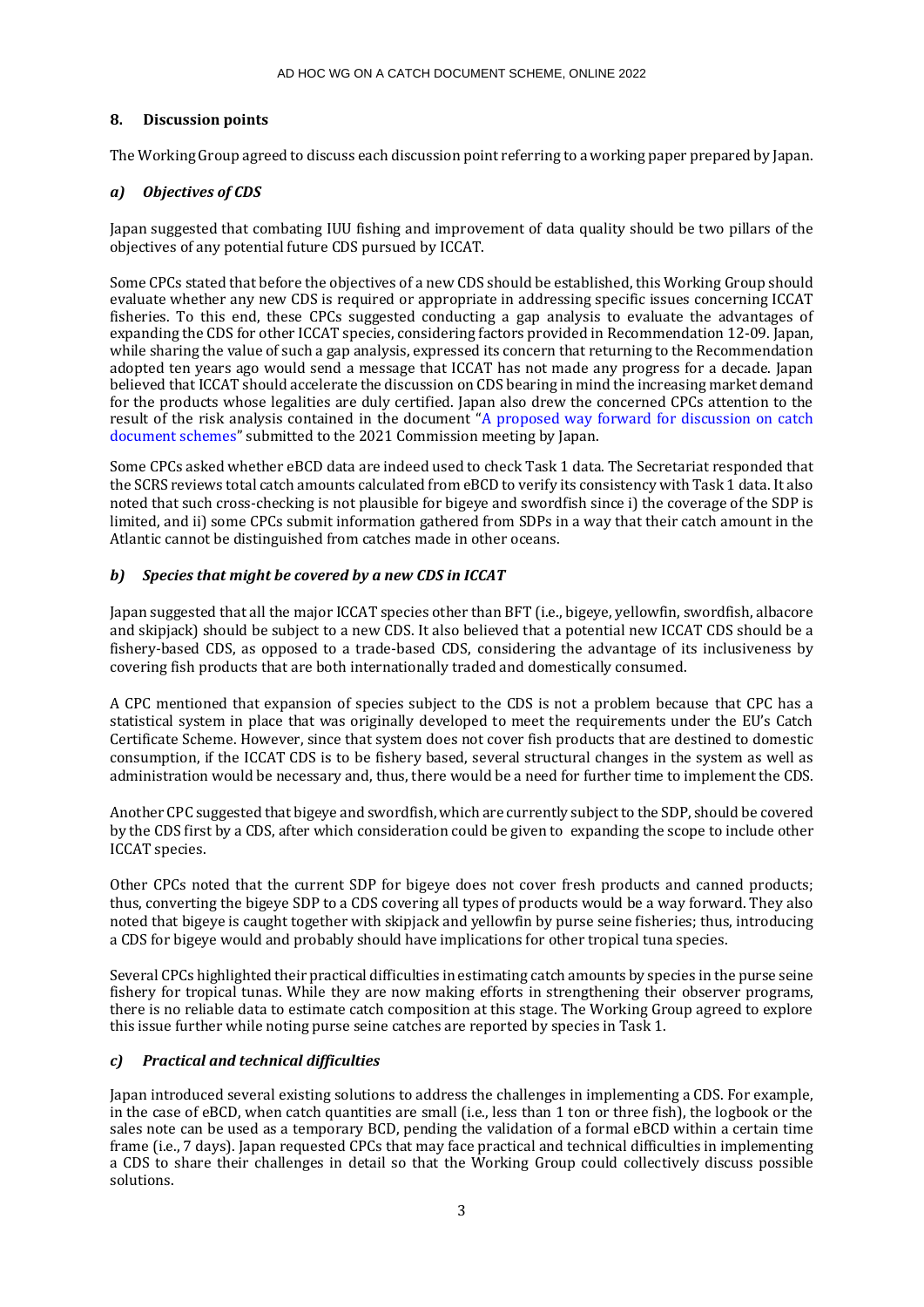# *d) Utilization of the eBCD system for other species and what modifications would be needed*

There was general agreement that any new ICCAT CDS should be electronic while there might be exceptional cases where paper catch documents can be used temporarily.

Some CPCs suggested that the eBCD system should be utilized for other species, while another CPC believed that possible additional requirements, such as accommodating mixed stock fisheries and canned products could make the utilization of the eBCD system a challenge, in particular for tropical tunas. The potential costs to expand the eBCD system in these different ways, and to maintain the expanded system, would also need to be explored.

# *e) Enhancement of the capacity of developing CPCs*

In the discussion paper, Japan requested that developing CPCs that are participating in the BFT eBCD share their experience in addressing any challenges, Morocco stated that, while it had difficulties initially in introducing CDS to thousands of artisanal fishing vessels, the derogation for small catches where the sales notes can be used as a temporary eBCD effectively alleviated such challenges. They also noted that the eBCD system facilitated the process for their artisanal vessels, which may not necessarily be authorised to target BFT, to use the system for trading BFT under the bycatch provision.

Japan proposed to establish a list of available capacity building projects/funds that developing CPCs could access if necessary.

# *f) Avoiding duplication with existing schemes and reducing the workload of exporting CPCs*

Japan stated that if a possible future ICCAT Catch Document could be used to replace a catch documentation under CPCs' domestic import regulation systems, there would be an incentive for ICCAT CPCs to expand the scope of the CDS to apply to more species. To this end, the EU agreed to provide detailed requirements of its catch certification program vis a vis ICCAT's current SDPs to assist the CDS WG in evaluating the minimum elements it would need to see in any new ICCAT CDS.

## *g) Ensuring compatibility with other tuna RFMOs*

Japan suggested that, like the IOTC, ICCAT should consider possible collaboration with other RFMOs that are developing and/or implementing CDS in their fisheries to explore potential ways to harmonise systems, including any new CDS that ICCAT might decide to develop. This was generally supported by Working Group members.

## **9. Workplan and/or next steps**

The Working Group agreed to the workplan subject to further editorial changes (**Appendix 3**).

# **10. Coordination with the eBCD Technical Working Group (eBCD TWG)**

The Working Group agreed that coordination with the eBCD TWG was important. As a first step, the CDS WG would provide a general explanation of the considerations being given to the possible expansion of CDS to other ICCAT species rather than detailed discussion. It also agreed to ask the eBCD developer, TRAGSA, its initial view on the possibility of adapting the eBCD system for use with other ICCAT species.

## **11. Other matters**

No other matters were raised.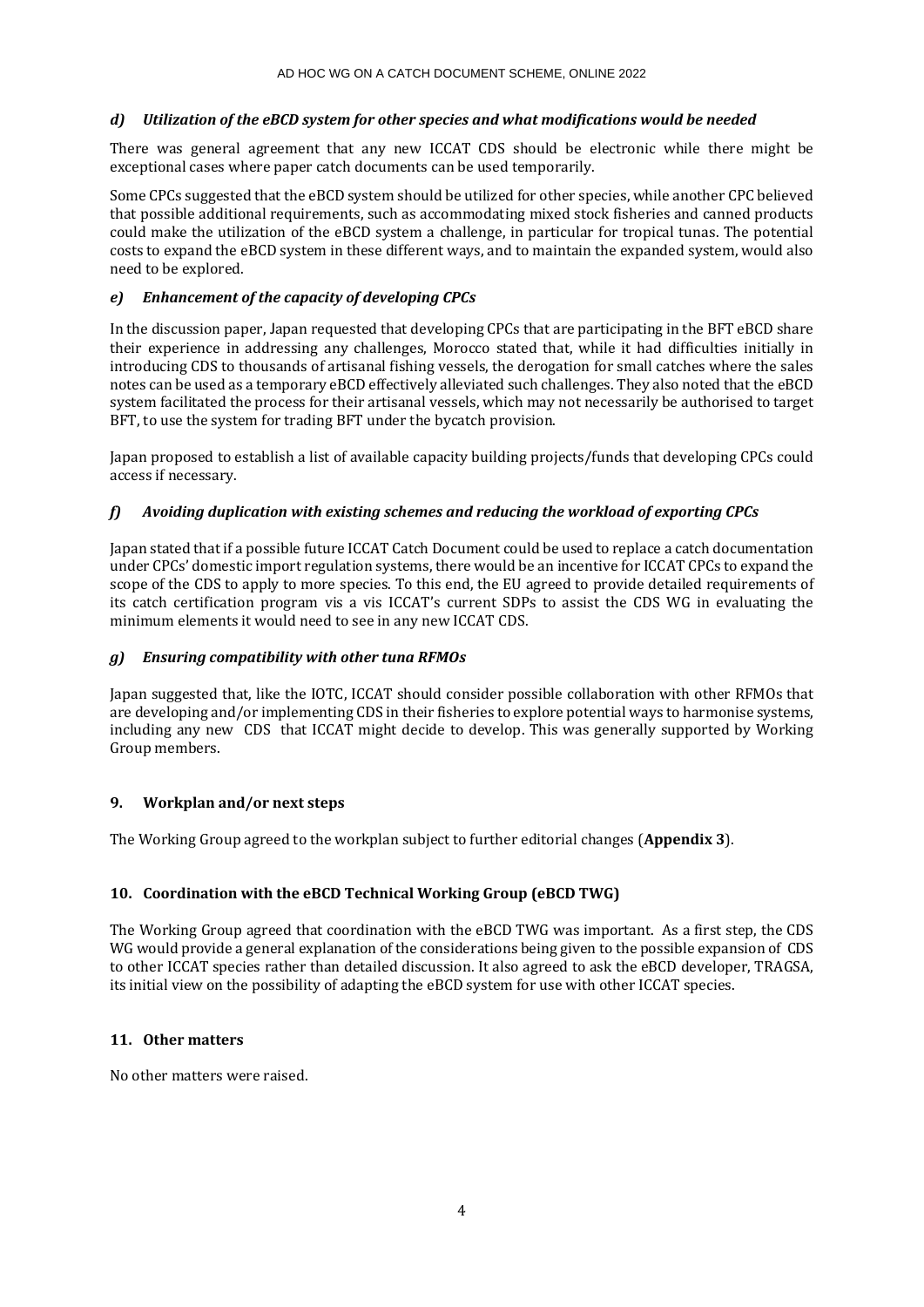# **12. Adoption of Report and closure**

The CPCs agreed that the report would be adopted by correspondence. The Chair noted that an update of the work of the CDS WG would be provided to the Working Group on Integrated Monitoring Measures (IMM WG) when it met in early June 2022.

The Chair thanked everyone present for their contributions and closed the meeting.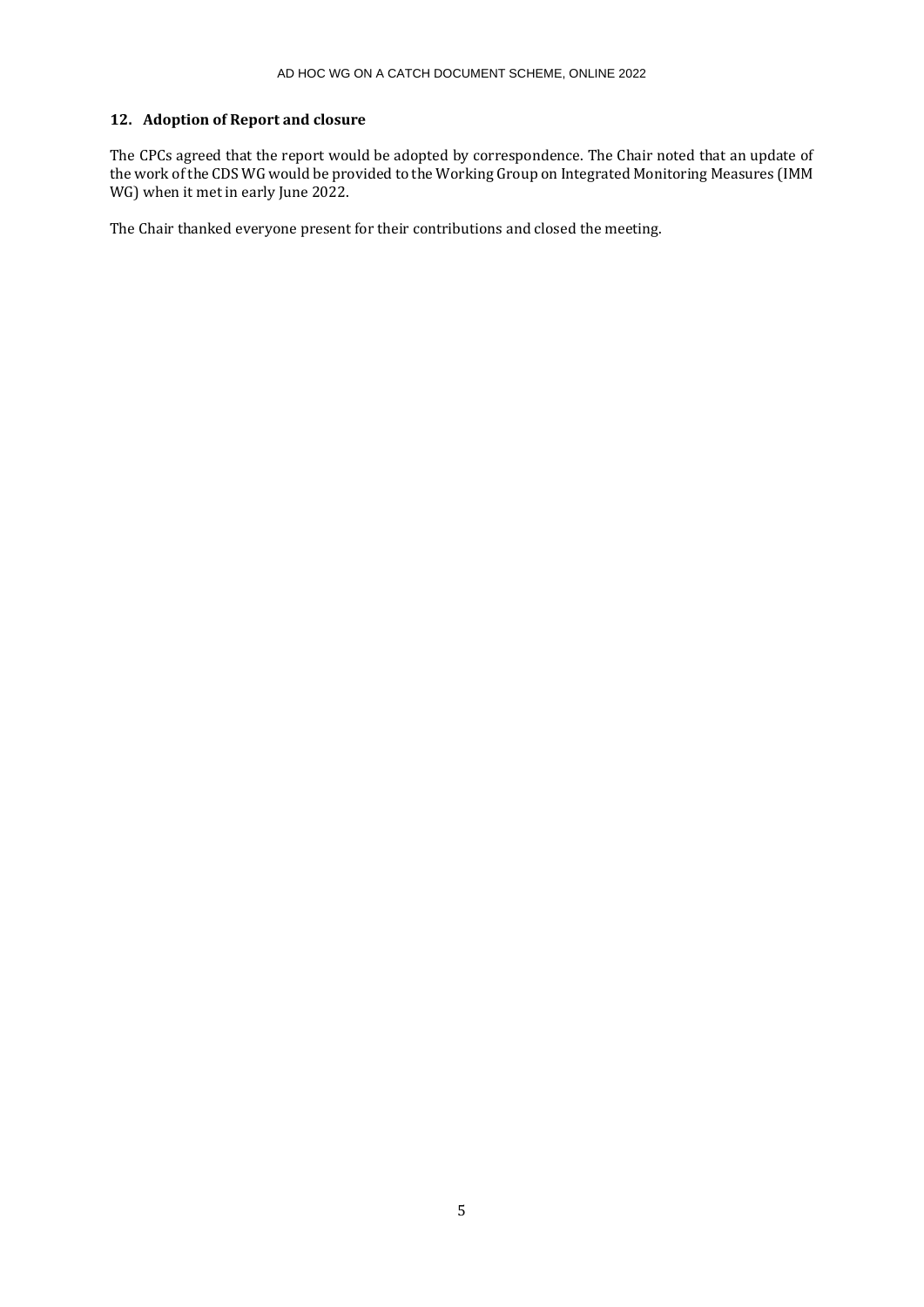## **Appendix 1**

## **Agenda**

- 1. Opening of the meeting and meeting arrangements
- 2. Election of Chair
- 3. Nomination of Rapporteur
- 4. Adoption of Agenda
- 5. Overview of existing SDP / CDS schemes:
	- a) ICCAT
	- b) Other RFMOs
	- c) CPCs
- 6. Presentation of FAO Technical Guidelines "Understanding and implementing catch documentation schemes – A guide for national authorities"
- 7. Presentation by an Observer on aligning RFMO catch documentation schemes to combat IUU fishing
- 8. Initial consideration of:
	- a) species that might be covered by any potential new CDS in ICCAT
	- b) practical and technical difficulties in CDS design and implementation and possible solutions
	- c) ensuring compatibility with other tuna RFMOs CDSs and avoiding duplication for ICCAT CPCs
	- d) utility of the eBCD system for other ICCAT species and potential modifications
- 9. Capacity needs of developing CPCs to support CDS implementation
- 10. Workplan and/or next steps
- 11. Coordination with the eBCD TWG
- 12. Reporting to the Commission
- 13. Other matters
- 14. Adoption of Report and closure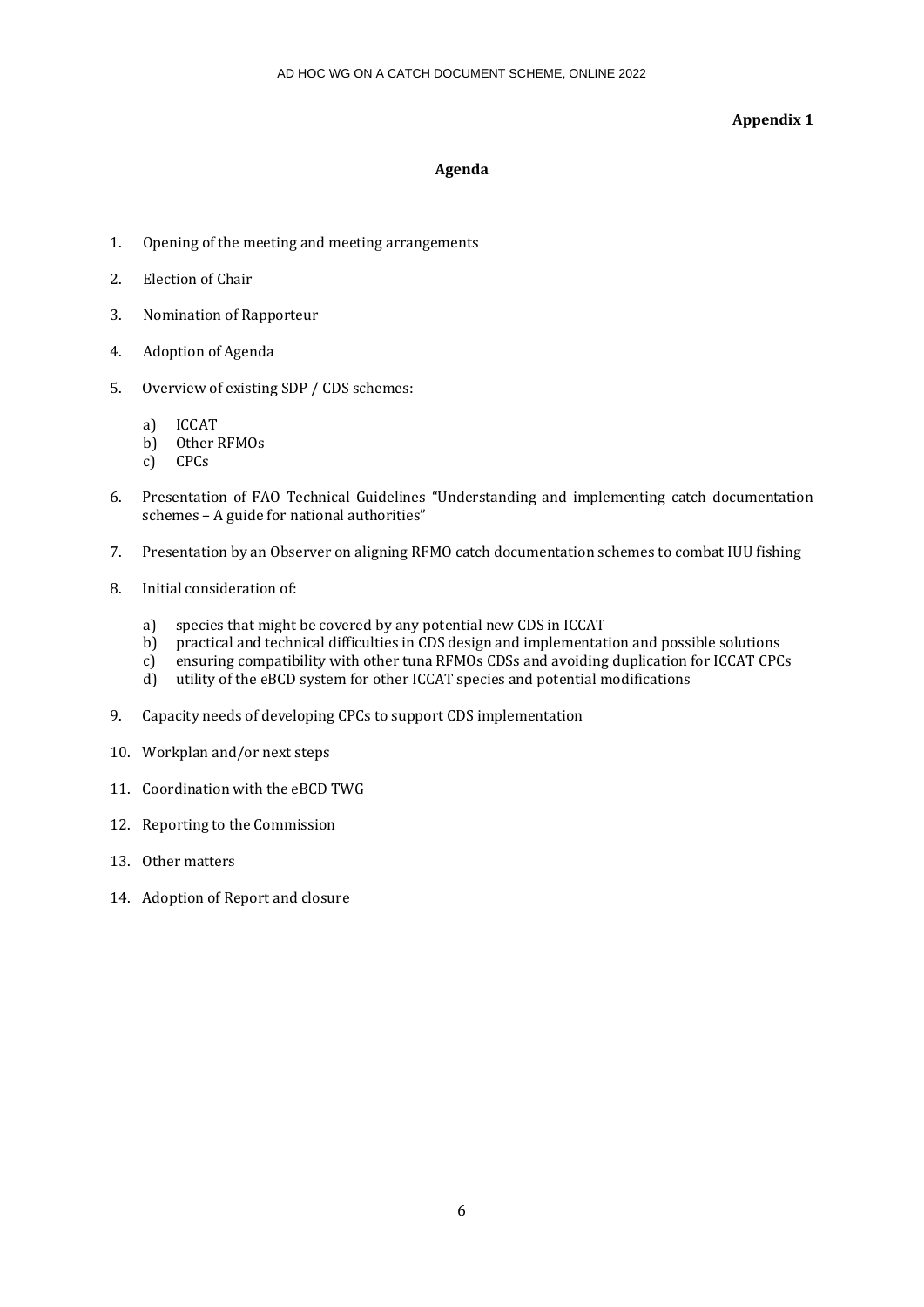## **Appendix 2**

# **List of Participants**\*

## *CONTRACTING PARTIES*

## **ALGERIA**

**Belacel**, Amar \*

Directeur du Développement de la Pêche, Ministère de la pêche et des productions halieutiques, Route quatre Canons, 16000

Tel: +213 214 33197; +213 796 832 690, E-Mail: amar.belacel67@gmail.com; amar.belacel@mpeche.gov.dz

### **CHAHI**, Ouahiba née ALI TOUDERT

Sous-Directrice de la Grande Pêche et de la pêche spécialisée, Ministère de la Pêche et des Productions Halieutiques, Route des Quatre Canons, 1600

Tel: +213 21 43 33 37; +213 7 72 34 44 21, Fax: +213 21 43 31 97, E-Mail: ouahibachahi@gmail.com; ouahiba.chahi@mpeche.gov.dz

### **Kouadri-Krim**, Assia

Sous-Directrice Infrastructures, Industries et Services liés à la Pêche, Ministère de la Pêche et des Productions Halieutiques, Direction du Développement de la Pêche, Route des Quatre Canons, 1600 Tel: +213 558 642 692, Fax: +213 214 33197, E-Mail: assiakrim63@gmail.com; assia.kouadri@mpeche.gov.dz

## **BELIZE**

**Howe**, Ernie Keystone Building, Suite 501, 304 Newtown Barracks Tel: +501 223 4918, Fax: +501 223 5087, E-Mail: ernie.howe@bhsfu.gov.bz

### **Robinson**, Robert

Deputy Director for High Seas Fisheries, Belize High Seas Fisheries Unit, Ministry of Finance, Government of Belize, Keystone Building, Suite 501, 304 Newtown Barracks, Belize City Tel: +501 223 4918, Fax: +501 223 5087, E-Mail: robert.robinson@bhsfu.gov.bz; deputydirector@bhsfu.gov.bz

## **CANADA**

**Kay**, Lise Policy Advisor, Fisheries and Oceans Canada, 200 Kent Street, Ottawa, ON K1A 0E6 Tel: +1 343 542 1301, E-Mail: Lise.Kay@dfo-mpo.gc.ca

**Kerwin**, Jessica

Large Pelagic Resource Manager, Fisheries and Oceans Canada, 200 Kent Street, Ottawa, ON K1A 0E6 Tel: +1 613 291 7480, E-Mail: jessica.kerwin@dfo-mpo.gc.ca

# **CHINA, (P.R.)**

**Fang**, Lianyong Assistant Director, China Overseas Fisheries Association, Room 1216, Jingchao Massion, Nongzhanguannan Road, Cahoyang District, 100125 Beijing Tel: +86 10 65853488, Fax: +86 10 65850551, E-Mail: fanglianyong@cofa.net.cn

**Li**, Tinglin

Room 1216, Jingchao Massion, Nongzhanguannan Road, Chaoyang District, 100125 Beijing Tel: +86 1 065 850 683, Fax: +86 1 065 850 551, E-Mail: litinglin@cofa.net.cn; 962146246@QQ.COM

## **EGYPT**

## **Abdou Mahmoud Tawfeek Hammam**, Doaa

General Manager of Agreements Administration (GAFRD), General Authority for fish Resources Development, 210, area B - CITY, 5th District Road 90, 11311 New Cairo Tel: +201 117 507 513, Fax: +202 281 17007, E-Mail: gafrd\_EG@hotmail.com; doaahammam01@gmail.com

\* Head Delegate.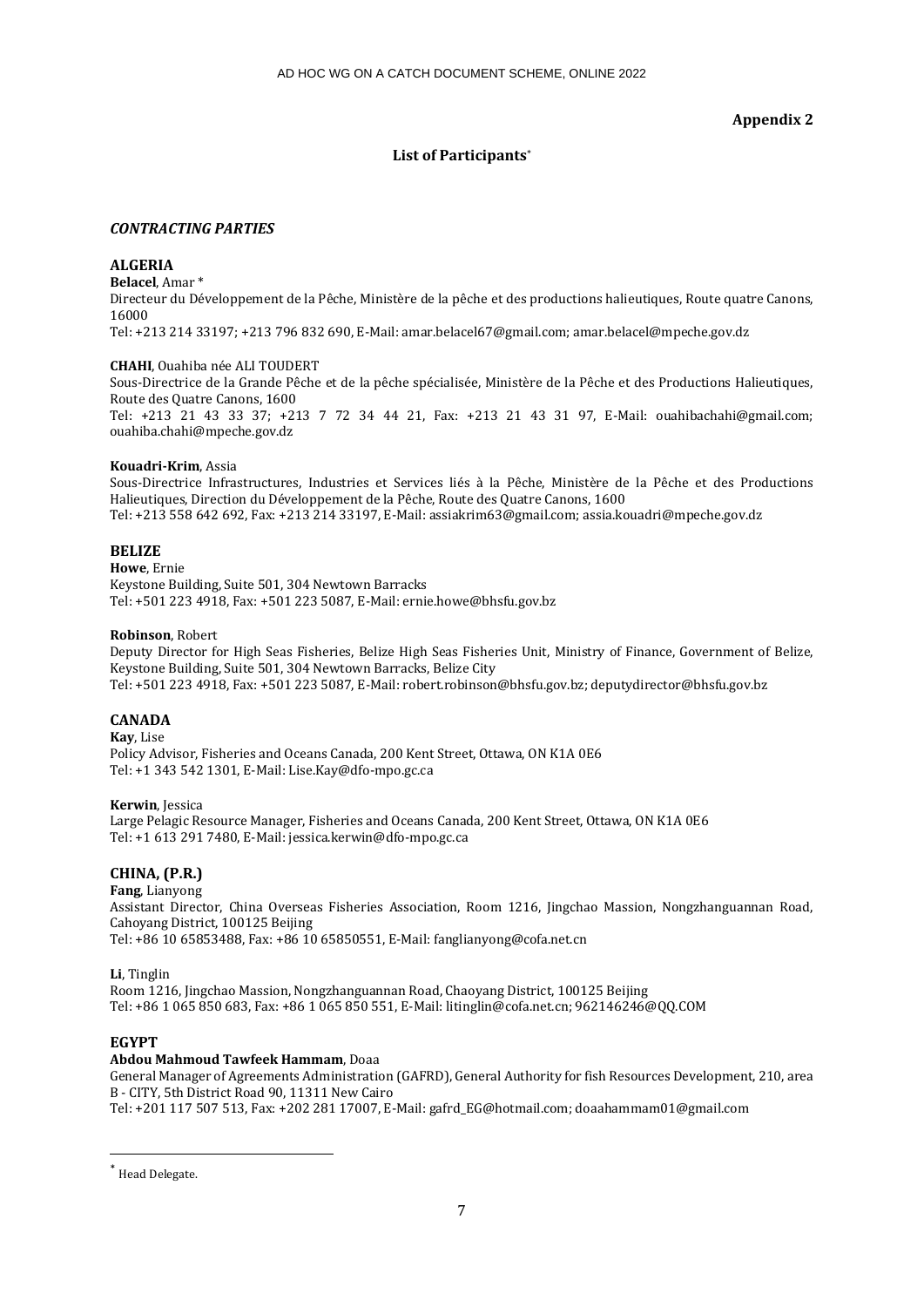#### **Atteya**, Mai

Production Research Specialist, New Cairo Tel: +201 003 878 312, Fax: +202 281 117 007, E-Mail: janahesham08@gmail.com

### **Badr**, Abdelrazek Mohamed

Fisheries Specialist, 210, area B - City, 5th District Road 90, 11311 New Cairo Tel: +201 228 708 220, Fax: +202 281 117 007, E-Mail: abdelrazek.mohamed004@gmail.com

### **Badr**, Fatma Elzahraa

Fish Production Specialist, Agreements Administration (GAFRD), 210, area B - City, 5th District Road 90, 11311 New Cairo

Tel: +201 092 348 338, Fax: +202 281 117 007, E-Mail: fatima.elzahraa.medo@gmail.com

## **EL SALVADOR**

### **Chavarría Valverde**, Bernal Alberto

Asesor en Gestión y Política pesquera Internacional, Centro para el Desarrollo de la Pesca y Acuicultura (CENDEPESCA), Final 1ª Avenida Norte, 13 Calle Oriente y Av. Manuel Gallardo, 1000 Santa Tecla, La Libertad Tel: +506 882 24709, Fax: +506 2232 4651, E-Mail: bchavarria@lsg-cr.com

## **EUROPEAN UNION**

**Aláez Pons**, Ester International Relations Officer, European Commission - DG MARE - Unit B2 - RFMOs, Rue Joseph II - 99 03/057, 1049 Brussels, Belgium Tel: +32 2 296 48 14; +32 470 633 657, E-Mail: ester.alaez-pons@ec.europa.eu

# **Costica**, Florina

DG Mare, Rue Joseph II, 99, 1040 Brussels, Belgium Tel: +32 493 540 902, E-Mail: florina.costica@ec.europa.eu

### **Khalil**, Samira

European Commission, DG Maritime Affairs and Fisheries, Unit B-1 "International Affairs, Law of the Sea and RFOs", J II - 99 3/74, Brussels, Belgium Tel: +32 2 298 03 39; +32 229 11111, E-Mail: samira.khalil@ec.europa.eu

**Abela**, Claire

Ministry for Agriculture, Fisheries, Food and Animal Rights, Malta E-Mail: claire.b.abela@gov.mt

### **Alonso Sánchez**, Beatriz

C/ Velázquez, 147, 28002 Madrid, Spain Tel: +34 639 047 695; +34 91 347 62 70, E-Mail: basanchez@mapa.es

## **Amoedo Lueiro**, Xoan Inacio

Biólogo, Consultor Ambiental, Medio Mariño e Pesca, Pza. de Ponteareas, 11, 3ºD, 36800 Pontevedra, Spain Tel: +34 678 235 736, E-Mail: tecnico@fipblues.com; lueiro72consultant@gmail.com

## **Ansell**, Neil

European Fisheries Control Agency, Avenida García Barbón 4, 36201 Vigo, Spain Tel: +34 986 120 658; +34 698 122 046, E-Mail: neil.ansell@efca.europa.eu

## **Attard**, Nolan

Fisheries Research Unit Department of Fisheries and Aquaculture, 3303 Marsa, Malta Tel: +356 795 69516; +356 229 26894, E-Mail: nolan.attard@gov.mt

## **Barciela Segura**, Carlos

ORPAGU, C/ Joaquín Loriga nº 4 piso 3, 36203 Pontevedra, Spain Tel: +34 627 308 726, E-Mail: septimocielo777@hotmail.com

#### **Boulay**, Justine

Bureau du contrôle des pêches, Fisheries Control Unit, Direction des Pêches Maritimes et de l'Aquaculture, Directorate for Sea Fisheries and Aquaculture, Ministère de l'Environnement, de l'Energie et de la Mer, Ministère de l'Agriculture et de l'Alimentation, Tour Séquoia, 1 place Carpeaux, 75000 Paris, France Tel: +33 140 819 555, E-Mail: justine.boulay@agriculture.gouv.fr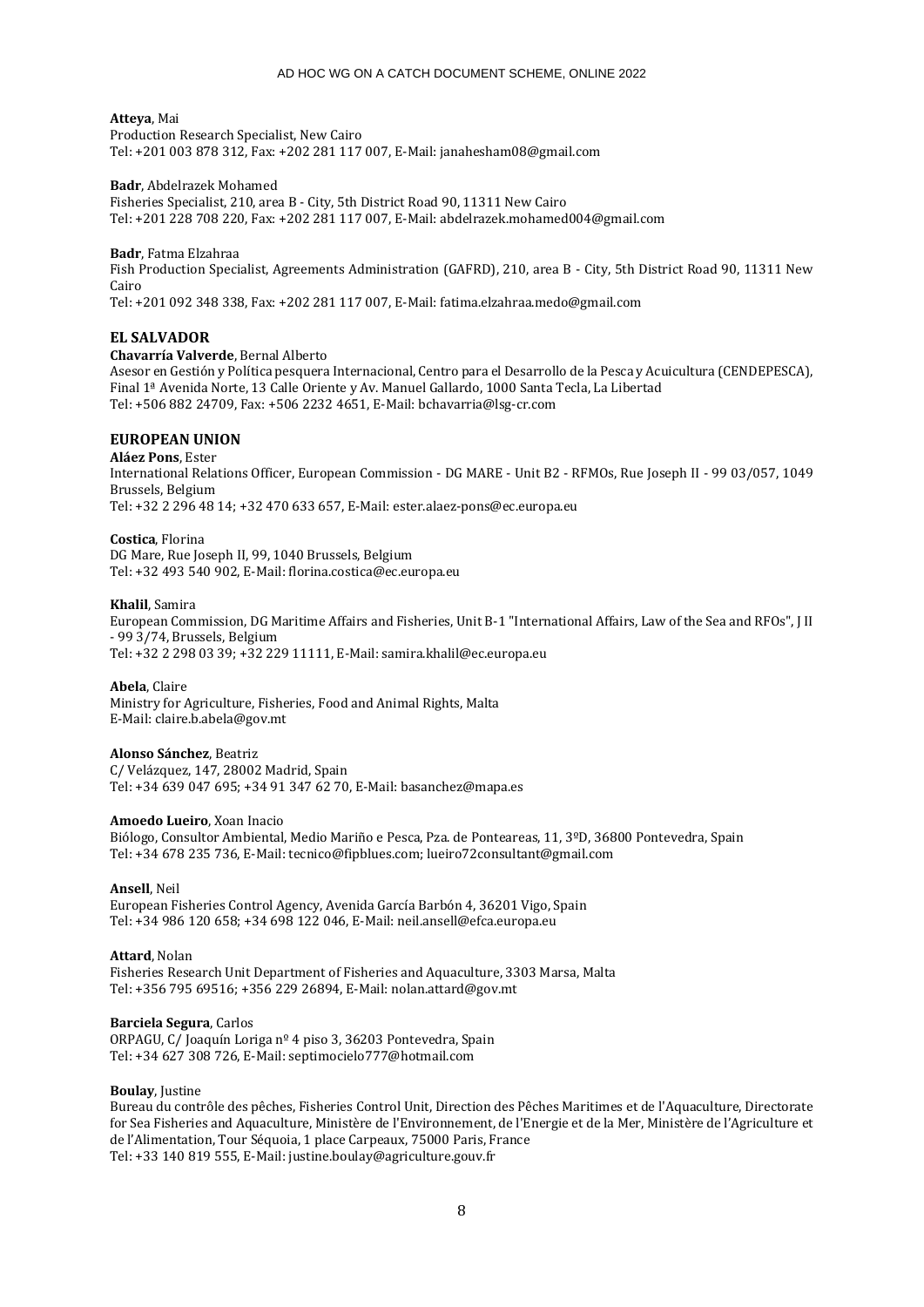### **Cini**, Miriam

Department of Fisheries and Aquaculture Ministry for Agriculture, Fisheries, Food and Animal Rights. Agriculture Research & Innovation Hub, Ingiered Road, Luqa, LQA 3300, XWK1211, Malta Tel: +356 795 61114, E-Mail: miriam.cini.1@gov.mt

#### **Ergolavou**, Anna

Ministry of Rural Development and Food, DG for Sustainable Fisheries, Directorate Control of Fishing Activities and Fishery Products, 150, A.Sygrou Avenue, 17671 Athens, Greece Tel: +30 2109287135, E-Mail: aergolavou@minagric.gr

#### **Gómez Martín**, Belén

Secretaría General de Pesca, C/ Velazquez, 147, Madrid, Spain Tel: +34 913 476 108, E-Mail: bgmartin@mapa.es

#### **Gruja**, Miljana

Ministry of Agriculture, TRG HRVATSKE BRATSKE ZAJEDNICE 8, 21000 Split, Croatia Tel: +385 214 44063, E-Mail: miljana.gruja@mps.hr

#### **Herceg**, Darijo (Dario)

Ministry of Agriculture, Ulica Alexandera von Humboldta 4b, 10000 Zagreb, Croatia Tel: +385 164 43278, E-Mail: dario.herceg@mps.hr

#### **Jugović**, Iva

Ministry of agriculture, Directorate of fisheries, Sector for Surveillance and Fisheries Control, Unit for Fisheries Control, Ivana Mažuranića 30, 23000 Zadar, Croatia Tel: +385 994 865 841, Fax: +385 233 09831, E-Mail: iva.jugovic@mps.hr; ivaj1811@gmail.com

#### **Lanza**, Alfredo

Ministero delle Politiche Agricole Alimentari, Forestali e Del Turismo, Direzione Generali della Pesca Maritima e dell'acquacoltura - PEMAC VI, Via XX Settembre, 20, 00187 Rome, Italy Tel: +39 331 464 1576; +39 646 652 843, Fax: +39 646 652 899, E-Mail: a.lanza@politicheagricole.it

#### **Loisel**, Fanny

Chargée de mission, Bureau du contrôle des pêches, Fisheries Control Unit Direction des Pêches Maritimes et de l'Aquaculture, Directorate for Sea Fisheries and Aquaculture, Ministère de l'Agriculture et de l'Alimentation, Tour Séquoia, 75020 La Défense (Paris), France

Tel: +33 140 819 331, E-Mail: fanny.loisel@agriculture.gouv.fr; fanny.loisel@hotmail.fr

#### **Novak**, Mirta

Ministry of Agriculture, Alexandra von Humboldta 4b, 10000 Zagreb, Croatia Tel: +385 164 43172, E-Mail: mirta.novak@mps.hr

#### **Šebalj**, Valentina

Ministry of Agriculture, Ivana Mažuranića 30, 23000 Zadar, Croatia Tel: +385 23 309 820, E-Mail: valentina.sebalj@mps.hr

#### **Vidakovic**, Tomislav

Ministry of Agriculture, Directorate of Fisheries, Alexandera von Humboldta 4b, 10000 Zagreb, Croatia Tel: +385 164 73073, E-Mail: tomislav.vidakovic@mps.hr

#### **Zarkada**, Alexia

Ktirio 26A Athens International Airport, 19019 Spata, Attika, Greece Tel: +30 210 353 8460, E-Mail: iuu-aia@athensairport.gr

## **GUATEMALA**

**Aguilar Acabal**, Wesley Alexander Bárcenas, Villa Nueva, Kilometro 22 ruta al pacifico Edificio la Ceiba MAGA, 01064 Tel: +502 4365 4418, E-Mail: alexaguilardipesca@gmail.com

#### **Alvarado Albarado**, Stefanny Rebeca

Técnico, km 22 Ruta al Pacífico, Edificio La Ceiba 3er Nivel, 01064 Bárcena, Villa Nueva Tel: +502 330 30005, E-Mail: stefannyalbarado@gmail.com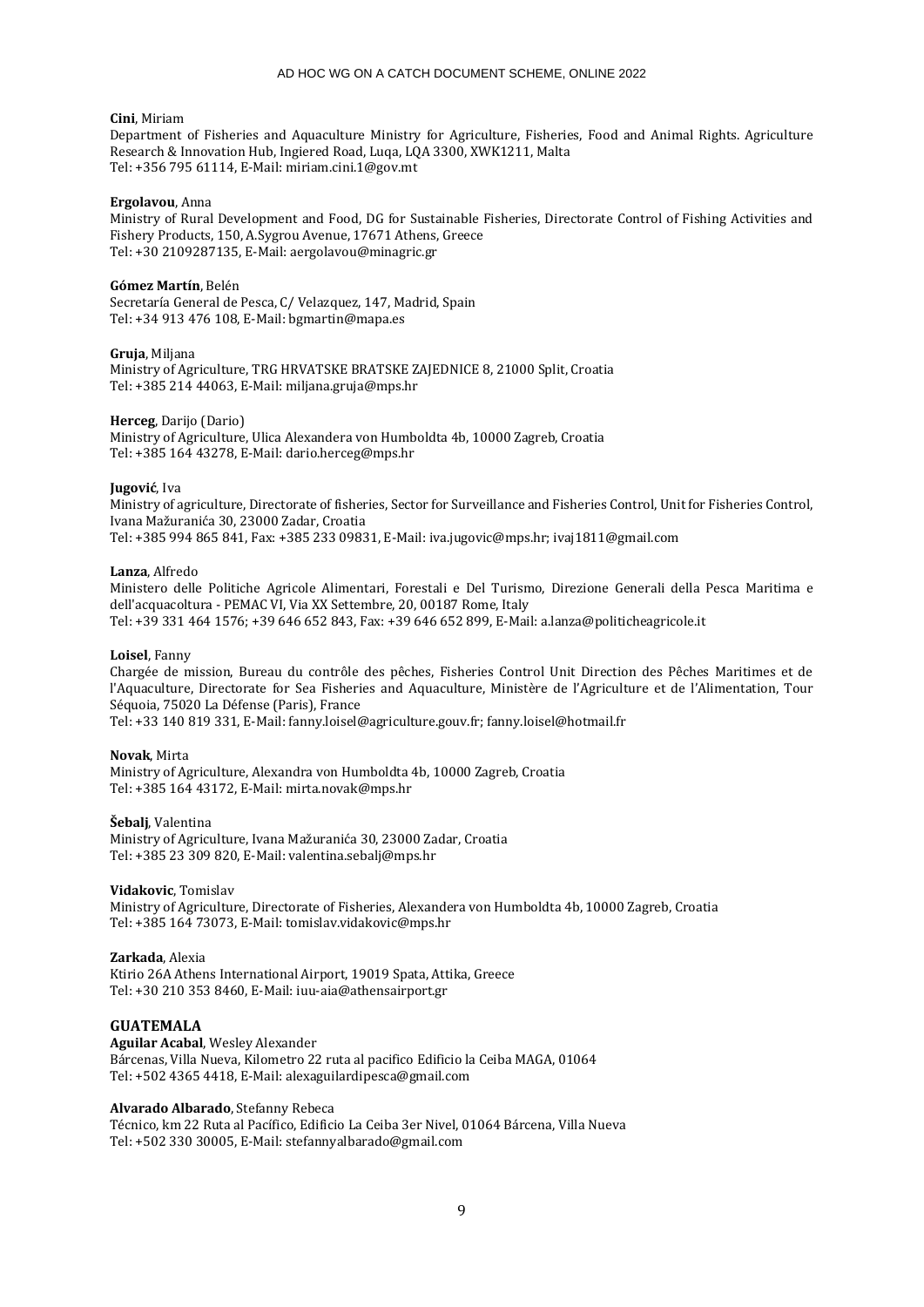### **López Bran**, Rubén

Km 22 Carretera al pacifico, edificio la Ceiba 3er, nivel, 01064 Villa nueva Bárcena Tel: +502 409 18336, E-Mail: rubenlopezbran@yahoo.com

### **Martínez Valladares**, Carlos Eduardo

Km 22 Carretera al pacifico, edificio la Ceiba 3er, nivel, 01064 Villa nueva Bárcena Tel: +502 452 50059, E-Mail: carlosmartinez41331@gmail.com

### **Rodas Sánchez**, María Rachel

Km. Carretera al Pacífico, Edificio "La Ceiba", 01064 Barcena Villa Nueva Tel: +502 664 09334, E-Mail: mariarodasdpca.dipesca@gmail.com; ashadud@yahoo.es

## **GUINEA REP.**

### **Inapogui**, Guilé

Centre national de surveillance de la pêche, au port autonome de Conakry, 307 Conakry Tel: +224 622 68 60 66, E-Mail: guileinapogui6@gmail.com

### **Kolié**, Lansana

Chef de Division Plans d'Aménagement des Pêcheries, Direction Nationale de l'Aménagement des Pêcheries, Ministère de la Pêche et de l'Économie Maritime, BP: 307, Conakry Tel: +224 624 901 068, E-Mail: klansana74@gmail.com

## **HONDURAS**

**Cardona Valle**, Fidelia Nathaly Colonia Lomo Linda Norte, Avenida FAO, edificio SENASA, 11101 Tegucigalpa Francisco Morazán Tel: +504 877 88713, E-Mail: investigacion.dgpa@gmail.com

## **JAPAN**

**Hosokawa**, Natsuki

Technical Official, Ministry of Agriculture, Forestry and Fisheries, Fisheries Agency of Japan, 1-2-1 Kasumigaseki, Chiyoda-ku, Tokyo 100-8907

Tel: +81 3 350 28460, Fax: +81 3 5646 2649, E-Mail: natsuki\_hosokawa730@maff.go.jp

## **Kenmochi**, Saori

Deputy Director, Agricultural and Marine Products Office, Trade Control Department, Ministry of Economy, Trade and Industry, 1-3-1, Kasumigaseki, Tokyo Chiyoda-ku 100-8901 Tel: +81 3 3501 0532, Fax: +81 3 3501 6006, E-Mail: kenmochi-saori@meti.go.jp; skenmochi0724@gmail.com

#### **Kofune**, Kei

Official, Agricultural and Marine Products Office, Trade Control Department, Ministry of Economy, Trade and Industry, 1-3-1, Kasumigaseki, Chiyoda-ku, Tokyo 100-8901 Tel: +81 335 010 532, Fax: +81 335 016 006, E-Mail: kofune-kei@meti.go.jp

#### **Morita**, Hiroyuki

Assistant Director, Responsible for the JCAP-2 Programme, International Affairs Division, Resources Management Department, Fisheries Agency of Japan, 1-2-1 Kasumigaseki, Chiyoda-Ku, Tokyo 100-8907 Tel: +81 3 3502 8460, Fax: +81 3 3504 2649, E-Mail: hiroyuki\_morita970@maff.go.jp

## **KOREA REP.**

### **Shim**, Soobin \*

Deputy Director, International Cooperation Division, Ministry of Oceans and Fisheries, Government Complex Bldg.5, Dasom 2-ro, 30110 Sejong

Tel: +82 10 9356 1682; +82 44 200 5333, Fax: +82 44 200 5349, E-Mail: sbin8shim@korea.kr

#### **Baek**, Sangjin

Korea Overseas Fisheries Association, 6th fl. Samho Center Bldg. "A" 83, Nonhyeon-ro, 06775 Seoul Seocho-gu Tel: +82 258 91614, Fax: +82 258 91630, E-Mail: sjbaek@kosfa.org

#### **Park**, Jeong-Yeon

14F~15F, 89, Mapo-daero, Mapo-gu, 04156 Seoul Tel: +82 2 2660 9621, Fax: +82 2 2660 9621, E-Mail: kine0622@korea.kr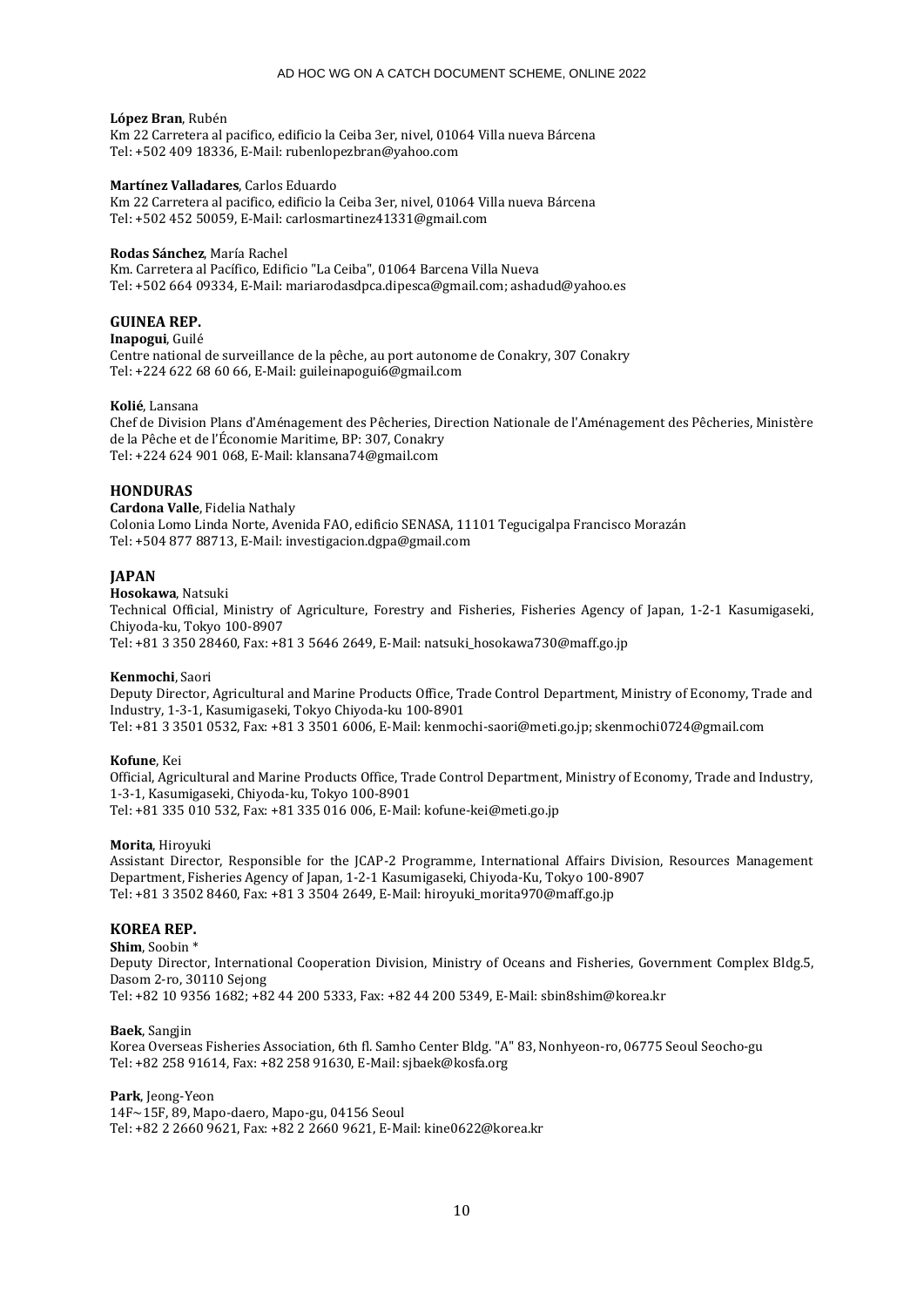#### **Park**, Minjae

Assistant Director, National Fishery Product Quality Management Service (NFQS), Ministry of Oceans and Fisheries, 337, Haeyang-ro, Yeongdo-gu, 49111 Busan

Tel: +82 51 602 6035; +82 51 400 5741, Fax: +82 51 400 5745, E-Mail: acepark0070@korea.kr

#### **Yang**, Jae-geol

Policy Analyst, Korea Overseas Fisheries Cooperation Center, 6th FL, S Building, 253, Hannuri-daero, 30127 Sejong Tel: +82 44 868 7364, Fax: +82 44 868 7840, E-Mail: jg718@kofci.org

## **MEXICO**

#### **López Rasine**, Gustavo Xicotencatl

Jefes de Departamento con América Latina y el Caribe, Comisión Nacional de Acuacultura y Pesca (CONAPESCA), Av. Camaron Sabalo s/n esq. Tiburon, Fracc. Sabalo Country Club Tel: +52 669 915 6900 Ext. 58422, E-Mail: gustavo.lopez@conapesca.gob.mx

## **Ramírez López**, Karina

Instituto Nacional de Pesca y Acuacultura (INAPESCA), Centro Regional de Investigación Acuícola y Pesquera - Veracruz, Av. Ejército Mexicano No.106 - Colonia Exhacienda, Ylang Ylang, C.P. 94298 Boca de Río, Veracruz Tel: +52 5538719500, Ext. 55756, E-Mail: karina.ramirez@inapesca.gob.mx; kramirez\_inp@yahoo.com

## **MOROCCO**

## **Hmidane**, Abdellatif

Chef de Service à la Direction de Contrôle des Activités de la Pêche Maritime, Ministère de l'Agriculture, de la Pêche Maritime, du Développement Rural et des Eaux et Forêts / Département de la Pêche Maritime, Nouveau Quartier Administratif, 10100 Haut Agdal Rabat

Tel: +212 537 688 195, Fax: +212 537 688 382, E-Mail: hmidane@mpm.gov.ma

### **Sabbane**, Kamal

Cadre à la Direction de Contrôle des Activités de la Pêche Maritime, Ministère de l'Agriculture de la Pêche Maritime, du Développement Rural et des Eaux et Forêts, Département de la Pêche Maritime, Quartier Administratif BP 476, 10090 Agdal, Rabat

Tel: +212 537 688 196, Fax: +212 537 688 382, E-Mail: sabbane@mpm.gov.ma

## **SENEGAL**

### **Faye**, Adama

Directeur adjoint de la Direction de la Protection et de la Surveillance des Pêches, Direction, Protection et Surveillance des Pêches, Cité Fenêtre Mermoz, BP 3656 Dakar

Tel: +221 775 656 958, Fax: +221 338 602 465, E-Mail: adafaye2000@yahoo.fr; adafaye@yahoo.fr

#### **Sèye**, Mamadou

Ingénieur des Pêches, Chef de la Division Gestion et Aménagement des Pêcheries de la Direction des Pêches Maritimes, Sphère Ministérielle de Diamniadio Bâtiment D., 1, Rue Joris, Place du Tirailleur, 289 Dakar Tel: +221 77 841 83 94, Fax: +221 821 47 58, E-Mail: mdseye@gmail.com; mdseye1@gmail.com; mdouseye@yahoo.fr

## **ST. VINCENT AND GRENADINES**

**Connell**, Shamal Fisheries Officer, Fisheries Division Ministry of Agriculture, Forestry, Fisheries, Industry and Labour, Richmond Hill, VC0120 Kingstown Tel: +784 456 2738, E-Mail: volcanicsoils@hotmail.com; fishdiv@gov.vc

#### **Jardine-Jackson**, Cheryl

Fisheries Officer / Data Unit, Fisheries Division, Ministry of Agriculture, Forestry, Fisheries, Rural Transformation, Industry and Labour

Tel: +1 784 456 2738, E-Mail: cejmespo@yahoo.com; cejackson@outlook.com

## **TRINIDAD & TOBAGO**

**Lucky**, Nerissa \* Acting Director of Fisheries, Ministry of Agriculture, Land & Fisheries, Fisheries Division, #35 Cipriani Blvd., Newtown, Port of Spain, West Indies

Tel: +1 868 623 5989; +1 868 623 8525, Fax: +1 868 623 8542, E-Mail: nerissalucky@gmail.com; nlucky@gov.tt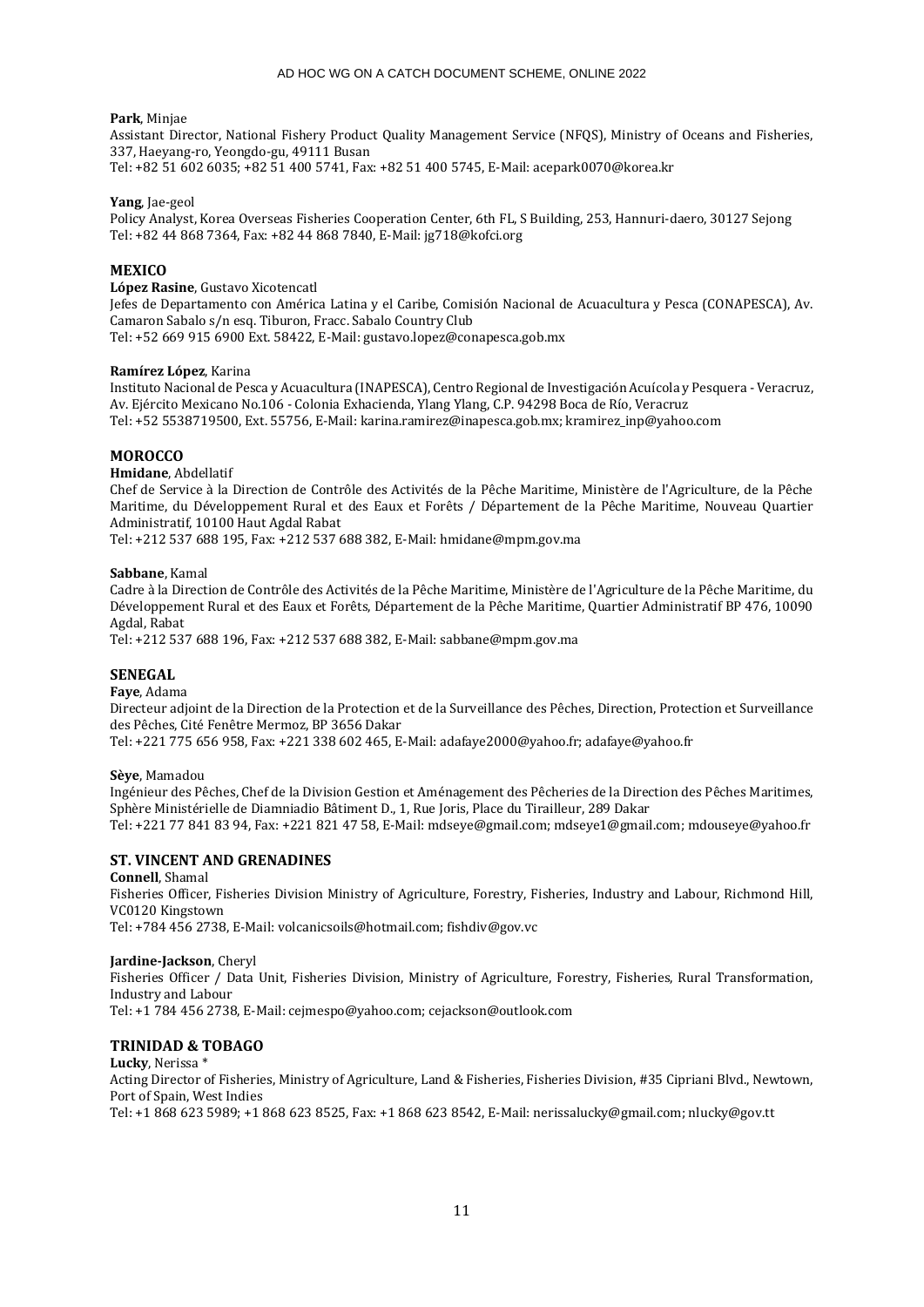## **Daniel**, Janelle

#35 Cipriani Boulevard, Port of Spain Tel: +1 868 623 6028, Fax: +1 868 623 8542, E-Mail: janelledaniel@gmail.com

## **De Costa**, Bria

#35 Cipriani Boulevard, Port of Spain, Newtown Tel: +1 868 745 9715; +1 868 623 6028, E-Mail: bdecosta@gov.tt

## **Edwards**, Crystal

E-Mail: crystalatoya@gmail.com

## **Elvin**, Chelsea

#35 Cipriani Boulevard, Newtown, Port of Spain Tel: +1 868 623 6028, Fax: +1 868 623 8542, E-Mail: chelseaelvin1@gmail.com

## **Isaacs**, Tiana

#35 Cipriani Boulevard, Port of Spain Tel: +868 687 5122, E-Mail: tiana.tekesha@gmail.com

## **Kirk**, Jenise

Fisheries Services Officer, Scarborough Tel: +1 868 286 6712, E-Mail: dmrf2010@gmail.com

### **Lutchman**, Virun

Fisheries Division, 35 Cipriani Boulevard, Port of Spain Tel: +1 868 777 2840, E-Mail: lutchman.fdtt@gmail.com

### **Martin**, Louanna

Fisheries Officer, Ministry of Agriculture, Land & Fisheries, Fisheries Division, 35 Cipriani Boulevard, Port of Spain Tel: +868 634 4504; 868 634 4505, Fax: +868 634 4488, E-Mail: lmartin@fp.gov.tt; louannamartin@gmail.com

### **Mohammed**, Elizabeth

Acting Director of Fisheries, Ministry of Agriculture, Land and Fisheries, Fisheries Division, #35 Cipriani Boulevard Port of Spain

Tel: +868 625 9358, Fax: +868 623 8542, E-Mail: emohammed.2fdtt@gmail.com

## **TUNISIA**

## **Sohlobji**, Donia

Direction Générale de la Pêche et de l'Aquaculture, Ministère de l'Agriculture des Ressources Hydrauliques et de la Pêche, 32 Rue Alain Savary, 2036 Le Belvédère Tel: +216 534 31307; +216 71 890 784, Fax: +216 71 799 401, E-Mail: doniasohlobji1@gmail.com; bft@iresa.agrinet.tn

## **Mejri**, Hamadi

Directeur adjoint, Conservation des ressources halieutiques, Ministère de L'Agriculture et des ressources hydrauliques et de la pêche, Direction Générale de la Pêche et de l'Aquaculture, 30, Rue Alain Savary - Le Belvédère, 1002 Tunis Tel: +216 24 012 780, Fax: +216 71 799 401, E-Mail: hamadi.mejri1@gmail.com

## **UNITED KINGDOM OF GREAT BRITAIN AND NORTHERN IRELAND**

### **Deary**, Andrew Head of Blue Belt Compliance, MMO, Marine Management Organisation, Lutra House, Dodd Way, Walton House, Bamber Bridge, Preston Office, PR5 8BX Tel: +44 782 766 4112, E-Mail: andrew.deary@marinemanagement.org.uk

## **Townley**, Luke

International Fisheries Policy Officer, Department for Environment, Food and Rural Affairs (Defra), Marine & Fisheries Directorate, Deanery Road, Bristol BS1 5AH Tel: +44 782 782 4514, E-Mail: luke.townley@defra.gov.uk

## **UNITED STATES**

**Blankenbeker**, Kimberly\* Foreign Affairs Specialist, Office of International Affairs, Trade, and Commerce (F/IATC), NOAA, National Marine Fisheries Service, 1315 East-West Highway, Silver Spring Maryland 20910 Tel: +1 301 427 8357, Fax: +1 301 713 1081, E-Mail: kimberly.blankenbeker@noaa.gov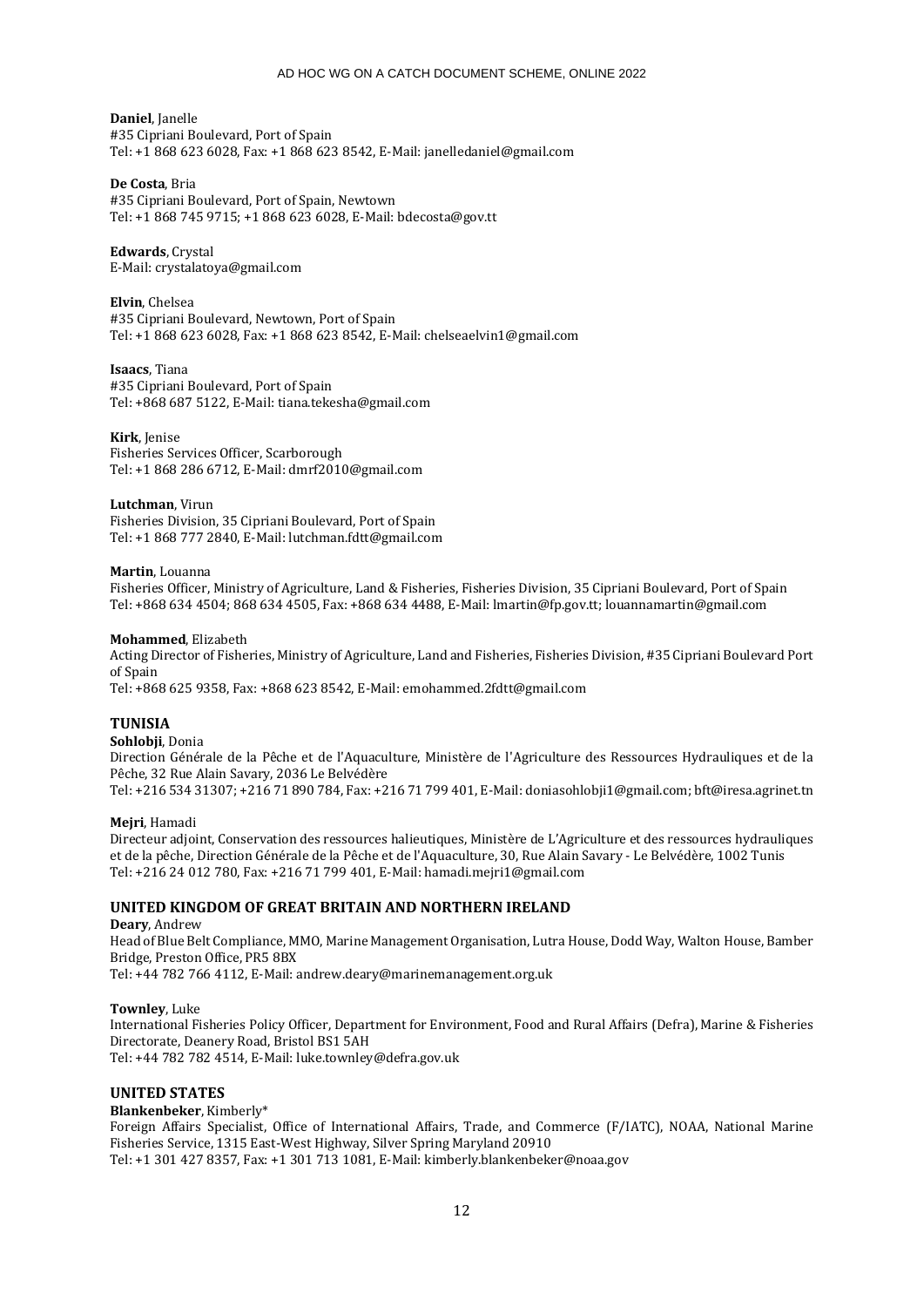#### **Baker**, Colleen

Sea Grant Knauss Fellow, Office of Marine Conservation (OES/OMC) Department of State, Washington DC 20520-7878 Tel: +1 609 206 9830, E-Mail: bakerca2@fan.gov; colleen.a.baker@gmail.com

#### **Donaldson**, Tim

NOAA, 1315 East West Highway, Silver Spring, Maryland 20910 Tel: +1 301 427 8272, E-Mail: tim.donaldson@noaa.gov

#### **Engelke-Ros**, Meggan

Deputy Chief, NOAA Office of General Counsel, Enforcement Section, 1315 East-West Highway, SSMC3-15860, Silver Spring, Maryland 20910 Tel: +1 301 427 8284, Fax: +1 301 427 2202, E-Mail: meggan.engelke-ros@noaa.gov

**Fahnestock**, Gina

280 10th Ave, San Diego, California 92101 Tel: +1 314 540 9614, E-Mail: gina.fahnestock@bumblebee.com

#### **Harris**, Madison

Foreign Affairs Specialist, Office of International Affairs, Trade, and Commerce (F/IATC), NOAA, National Marine Fisheries Service, 1315 East-West Highway, Silver Spring, Maryland 20910 Tel: +1 301 427 8350; +1 202 480 4592, E-Mail: madison.harris@noaa.gov

#### **King**, Melanie Diamond

Foreign Affairs Specialist, Office of International Affairs Trade, and Commerce (F/IATC) NOAA - National Marine Fisheries Service, NOAA, National Marine Fisheries Service, 1315 East-West Highway, Silver Spring Maryland 20910 Tel: +1 301 427 3087, E-Mail: melanie.king@noaa.gov

#### **Miller**, Alexander

NOAA Fisheries, National Seafood Inspection Lab, 3209 Frederic Street Pascagoula, Mississippi 39567 Tel: +1 228 369 1699; +1 228 217 4188, Fax: +1 228 762 7144, E-Mail: alexander.miller@noaa.gov

## **Walline**, Megan J.

Attorney- Advisor, NOAA Office of General Counsel, Fisheries & Protected Resources Division, U.S. Department of Commerce, 1315 East-West Highway SSMC-III, Silver Spring Maryland 20910 Tel: +301 713 9695, Fax: +1 301 713 0658, E-Mail: megan.walline@noaa.gov

## *OBSERVERS FROM COOPERATING NON-CONTRACTING PARTIES, ENTITIES, FISHING ENTITIES*

## **BOLIVIA**

**Alsina Lagos**, Hugo Andrés Director Jurídico, Campomarino Group, Calle Yanacocha No. 441 Efi. Arcoiris, piso 15, oficina 10, La Paz Tel: +1 321 200 0069, Fax: +507 830 1708, E-Mail: hugo@alsina-et-al.org

#### **Cortez Franco**, Limbert Ismael

Jefe de la Unidad Boliviana de Pesca Marítima (UBPM), Calle 20 de Octubre 2502, esq. Pedro Salazar, La Paz Tel: +591 6 700 9787, Fax: +591 2 291 4069, E-Mail: limbert.cortez@protonmail.ch; limbert.cortez@mindef.gob.bo; licor779704@gmail.com

## **CHINESE TAIPEI**

**Chou**, Shih-Chin Section Chief, Deep Sea Fisheries Division, Fisheries Agency, 8F, No. 100, Sec. 2, Heping W. Rd., Zhongzheng Dist., 10070 Taipei Tel: +886 2 2383 5915, Fax: +886 2 2332 7395, E-Mail: chou1967sc@gmail.com; shihcin@ms1.fa.gov.tw

**Kao**, Shih-Ming

Associate Professor, Graduate Institute of Marine Affairs, National Sun Yat-sen University, 70 Lien-Hai Road, 80424 Kaohsiung City Tel: +886 7 525 2000 Ext. 5305, Fax: +886 7 525 6205, E-Mail: kaosm@mail.nsysu.edu.tw

**Lee**, Ching-Chao

Technical Specialist, Deep Sea Fisheries Division, Fisheries Agency, 8F., No.100, Sec. 2, Heping W. Rd., Zhongzheng Dist., 10060

Tel: +886 223 835 911, Fax: +886 223 327 395, E-Mail: chaolee1218@gmail.com; chinchao@ms1.fa.gov.tw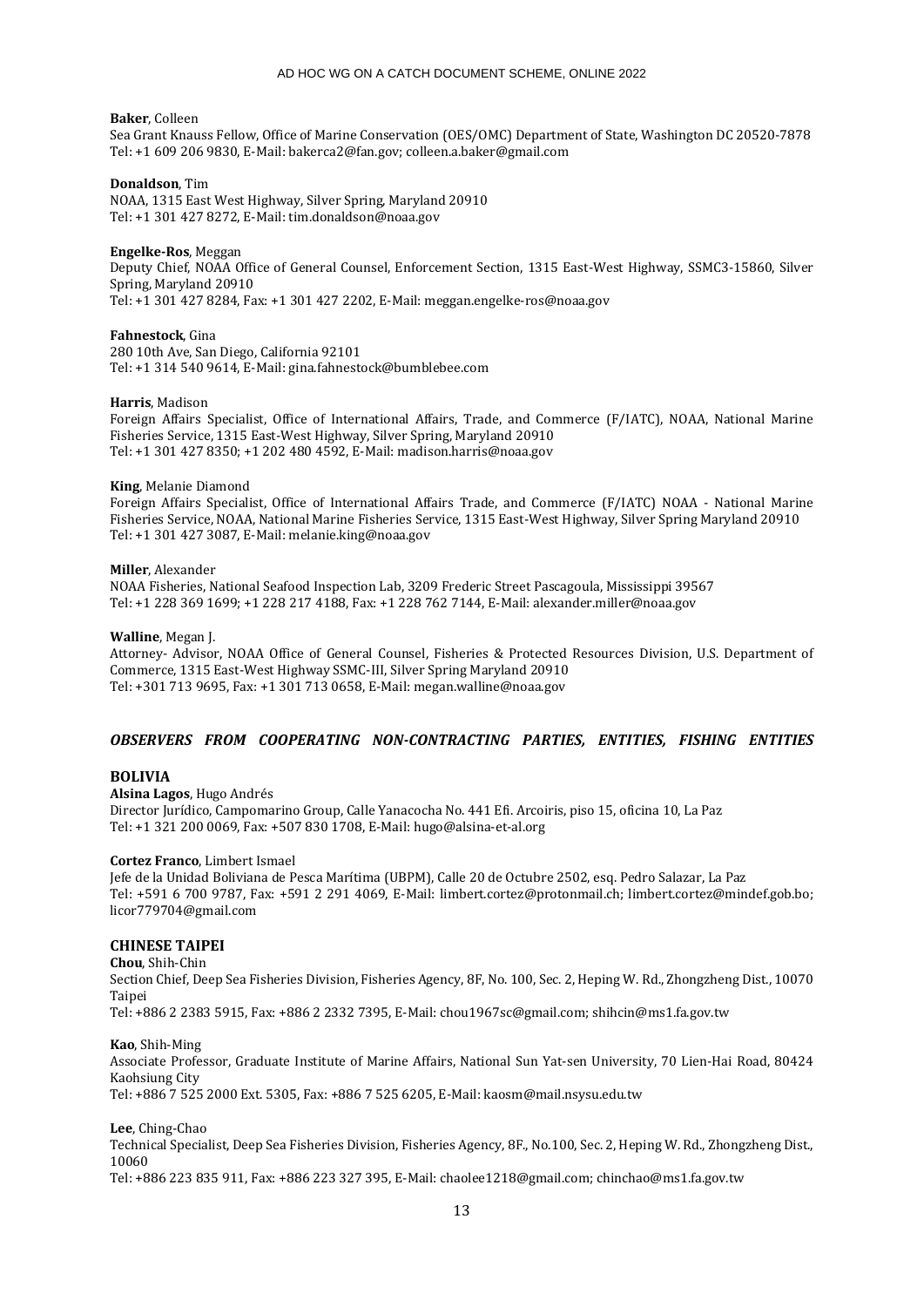**Yang**, Shan-Wen Secretary, Overseas Fisheries Development Council, 3F., No. 14, Wenzhou Street, Da'an Dist., 10648 Tel: +886 2 2368 0889 #151, Fax: +886 2 2368 6418, E-Mail: shenwen@ofdc.org.tw

## **COSTA RICA**

**Pacheco Chaves**, Bernald INCOPESCA, Departamento de Investigación, Cantón de Montes de Oro, Puntarenas, 60401 Tel: +506 899 22693, E-Mail: bpacheco@incopesca.go.cr

## *OBSERVER FROM INTERGOVERNMENTAL ORGANIZATION*

## **FOOD AND AGRICULTURE ORGANIZATION - FAO**

**Clarke**, Shelley Fisheries Global and Regional Processes Team, Fisheries Division, Food and Agriculture Organization of the United Nations, 00153 Rome, Italy

## *OBSERVER FROM NON-CONTRACTING PARTY*

# **REPUBLIC OF MONTENEGRO**

**Divanovic**, Milica Senior advisor for data entry, data processing and data reporting in fisheries (DCF-DCRF), Rimski trg 46, 81000 Podgorica, Montenegro Tel: +38 220 482 270, E-Mail: milica.divanovic@mpsv.gov.me

## *OBSERVERS FROM NON-GOVERNMENTAL ORGANIZATIONS*

## **PEW CHARITABLE TRUSTS - PEW**

**Evangelides**, Nikolas Pew Charitable Trusts, 5 Underwood Street, London N1 7LY, United Kingdom Tel: +44 793 964 2615, E-Mail: nevangelides@pewtrusts.org

## **WORLDWIDE FUND FOR NATURE – WWF**

**Leroy**, Antonia WWF, Rue des liégois, 50, 1050 Brussels, Belgium Tel: +33 485 692 085, E-Mail: aleroy@wwf.eu

## **SCRS CHAIRMAN**

**Melvin**, Gary SCRS Chairman, St. Andrews Biological Station - Fisheries and Oceans Canada, Department of Fisheries and Oceans, 285 Water Street, St. Andrews, New Brunswick, E5B 1B8, Canada Tel: +1 506 652 95783; +1 506 651 6020, E-Mail: gary.d.melvin@gmail.com; gary.melvin@dfo-mpo.gc.ca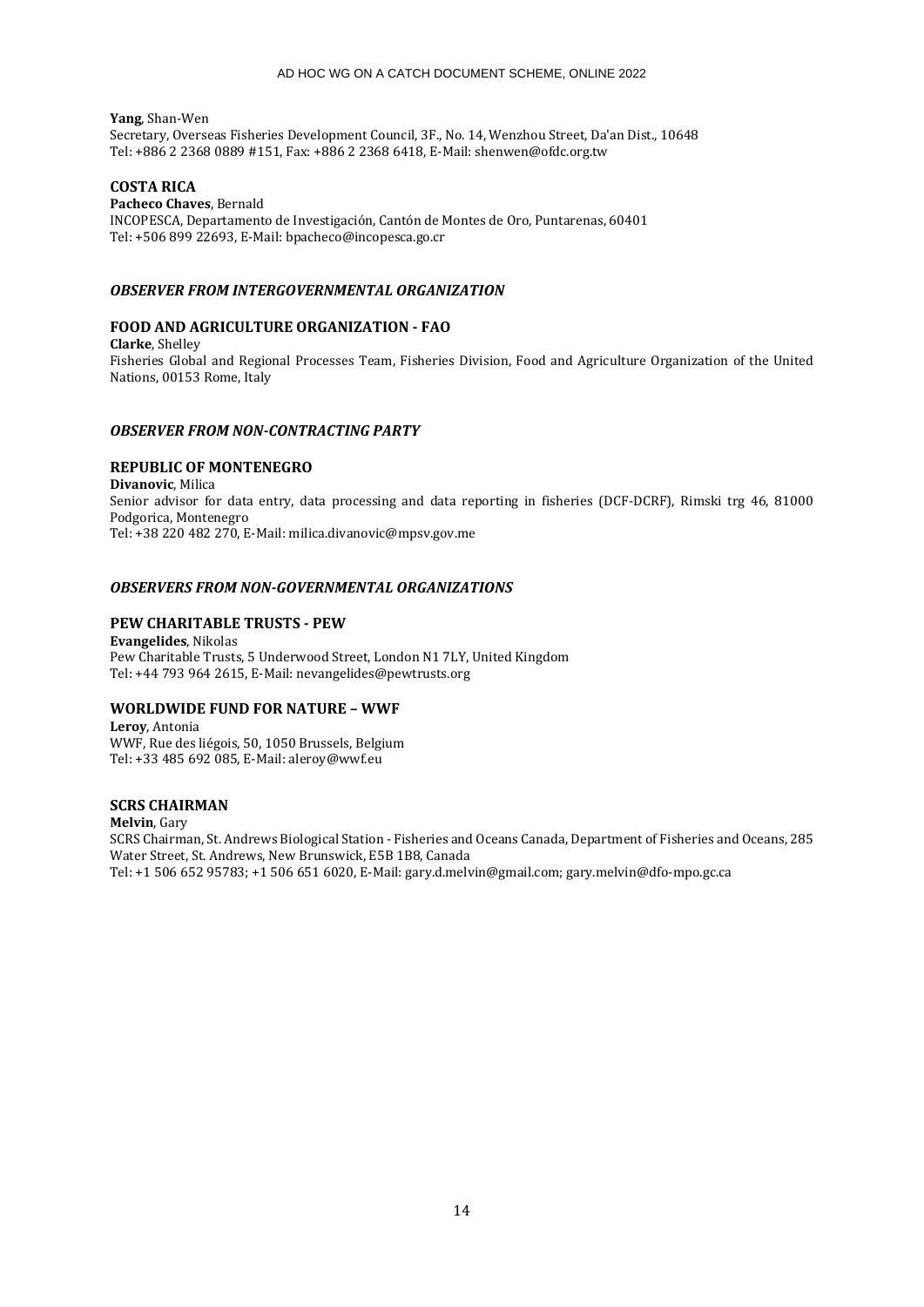**\*\*\*\*\***

**ICCAT Secretariat** C/ Corazón de María 8 – 6th floor, 28002 Madrid – Spain Tel: +34 91 416 56 00; Fax: +34 91 415 26 12; E-mail[: info@iccat.int](mailto:info@iccat.int)

**Manel**, Camille Jean Pierre **Neves dos Santos**, Miguel **Ortiz**, Mauricio **Cheatle**, Jenny **Parrilla Moruno**, Alberto Thais **Idrissi**, M'Hamed **De Andrés**, Marisa **Campoy**, Rebecca **Donovan**, Karen **García-Orad**, María José **Motos**, Beatriz **Peyre**, Christine **Pinet**, Dorothée **Martínez Herranz**, Javier **Samedy**, Valérie **Vieito**, Aldana **Peña**, Esther

# **ICCAT INTERPRETERS**

**Baena Jiménez**, Eva J. **Gelb Cohen**, Beth **Hof**, Michelle Renée **Liberas**, Christine **Meunier**, Isabelle **Sánchez del Villar**, Lucía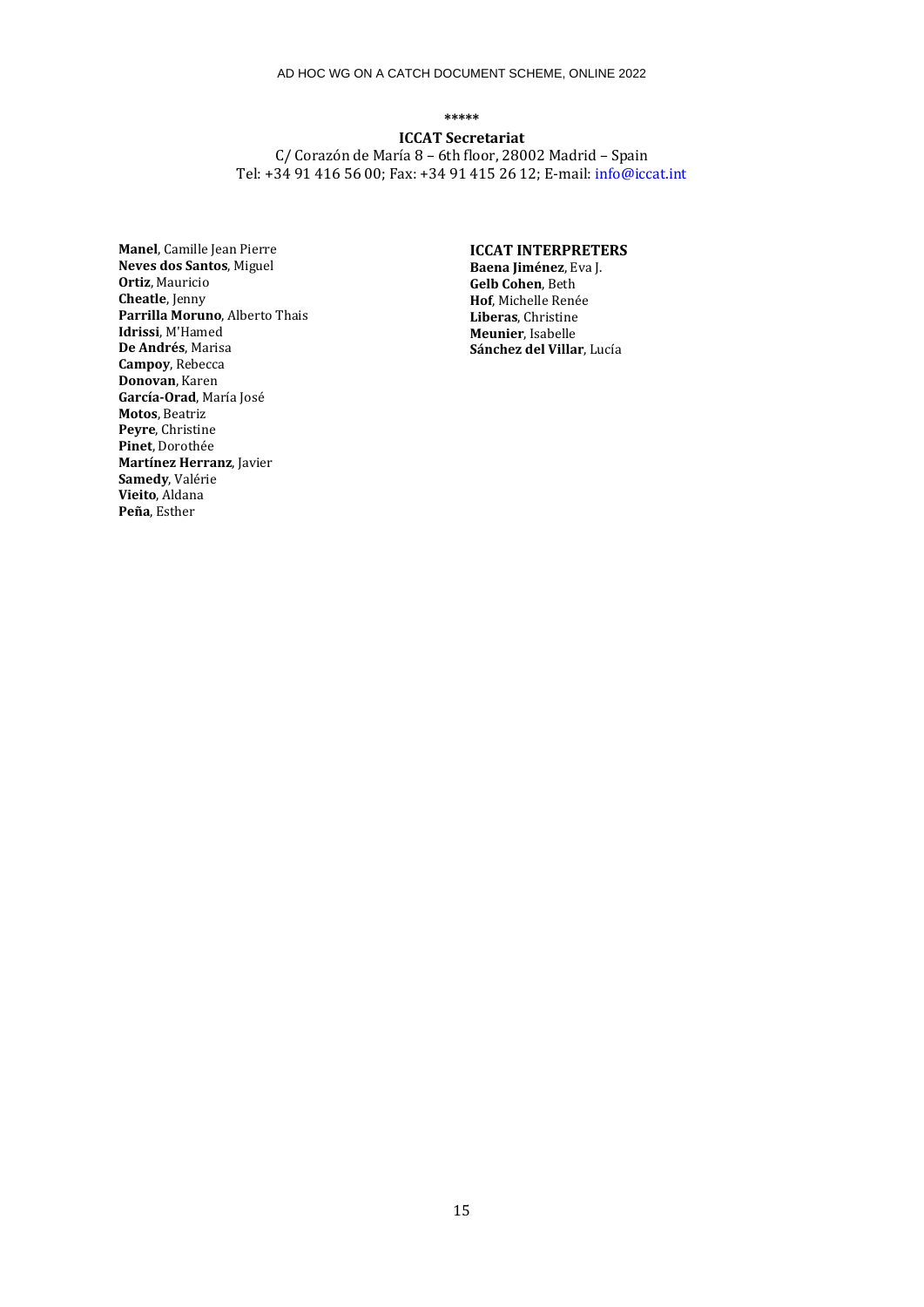## **Appendix 3**

## **Draft workplan of the** *ad hoc* **Working Group on Catch Documentation Scheme (CDS WG)**

*(Presented by Japan)*

Recognizing the need for further discussion on the issues in ICCAT fisheries (e.g., IUU risk, data gaps) and whether CDS is an appropriate solution for them, without prejudice to the scope of any future CDS, the CDS WG agreed to work intersessionally as follows:

## **Information Collection and Sharing**

CPCs are encouraged to provide information/views on the following by the end of July 2022:

- 1. Extent of risk of IUU fishing and related activities, data gaps, and other relevant factors including those provided for in the *Recommendation by ICCAT on a Process towards the Establishment of a Catch Certification Scheme for Tuna and Tuna-Like Species* [Rec. 12-09] associated with specific fisheries particularly for Tropical tuna including potential measures other than CDS to address identified risks, if any;
- 2. With a focus on Tropical tuna, describe the current practices as requested below and identify what challenges in implementation, including administrative burdens and cost implications, your CPC might face if ICCAT created a catch documentation scheme for ICCAT species other than BFT to track product from the catch to the final market.
	- i. How are ICCAT tropical tunas (bigeye, yellowfin, and skipjack) in mixed stock fisheries, especially in purse seine fisheries, identified during or after harvest? How are the amounts of each species currently measured for catch reporting?
	- ii. What challenges have you encountered in measuring or estimating the amount of bigeye, skipjack and yellowfin caught in your mixed stock fisheries to meet current ICCAT reporting requirements? What solutions have you found for such challenges that could be useful for other CPCs?
	- iii. Does your industry engage in canning of ICCAT tropical tunas, or send tropical tunas to canneries in other countries? If so, what role do canneries play in differentiating and measuring the amounts of each species harvested for ICCAT reporting purposes?
	- iv. For small scale fisheries, how are these catches documented/recorded at the time of the first domestic transaction?
	- v. What specific challenges did developing CPCs have when implementing eBCD and how were they overcome?
- 3. How could any new CDS avoid duplications and ensure interoperability with existing domestic import control schemes, eBCD, and potential CDS in other tuna RFMOs? To that end, the EU should provide additional information on what it considers to be missing from ICCAT SDP compared to the EU catch certificate. CPCs may also wish to provide initial views on data standards/Key data elements (KDEs).
- 4. Areas where capacity building is necessary and any available capacity building programs/funds that could be accessed by developing CPCs.

The Secretariat will compile the above information and make it available to all CPCs, then submit to the next CDS WG meeting in 2023.